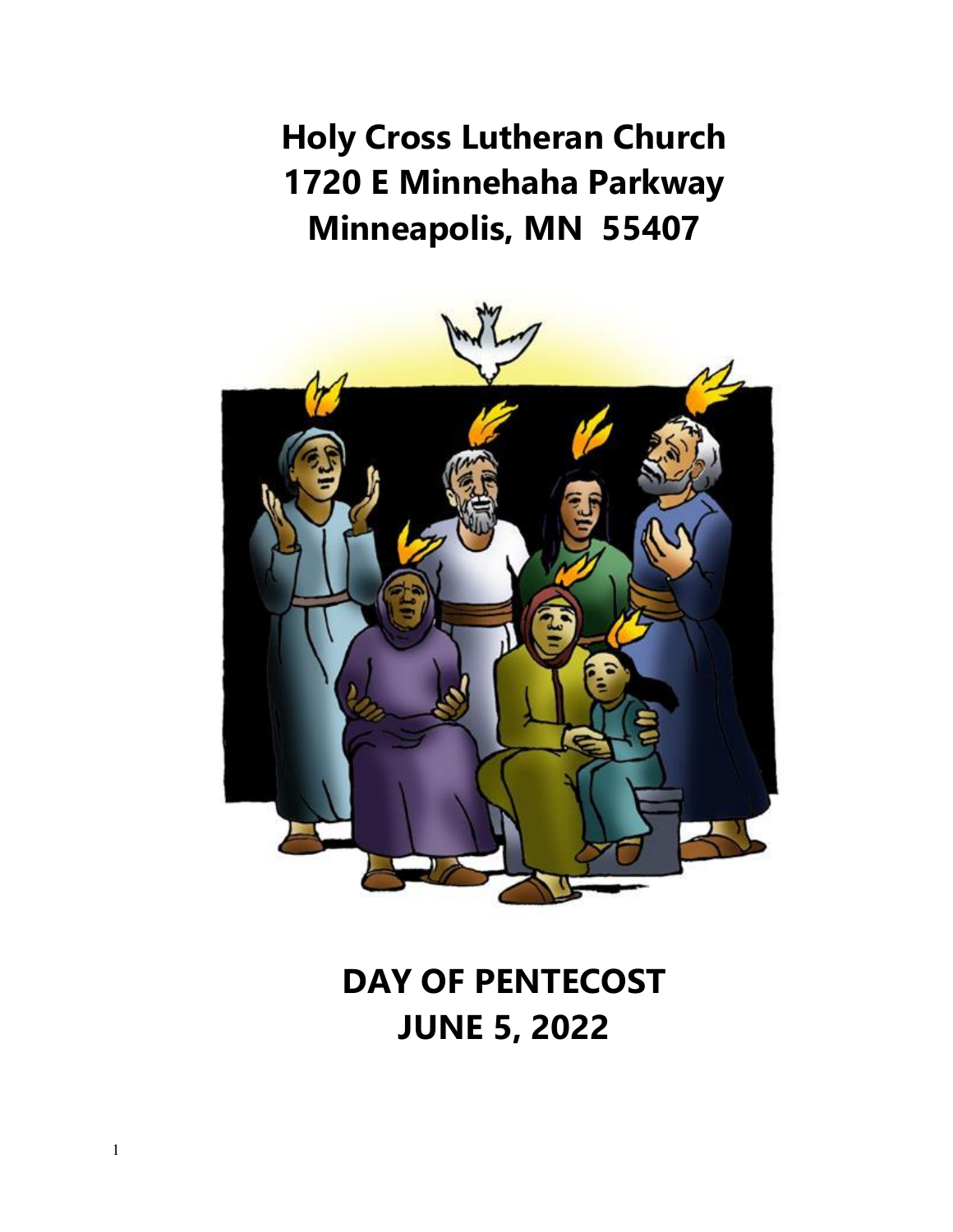**Silent Prayer Before Worship:** God our Creator, the resurrection of Your Son offers life to all the peoples of earth. By Your Holy Spirit, kindle in us the fire of Your love, empowering our lives for service and our tongues for praise, through Jesus Christ, our Savior and LORD. Amen.

*Worship Note: As we continue to introduce Evangelical Lutheran Worship (EL,the red cover hymnal), today's service is Setting Ten, page 203. The blue hardcover hymnal is TLH and blue paperback cover is WOV.* 

#### **Welcome**

### **GATHERING HYMN, ELW 404**

*"Come, Gracious Spirit, Heavenly Dove"*

# **INVOCATION**

- P: In the name of the Father and of the  $+$  Son and of the Holy Spirit.
- **C: Amen.**

# **CONFESSION AND FORGIVENESS**

- P: Almighty God, to Whom all hearts are open, all desires known, and from Whom no secrets are hid; cleanse the thoughts of our hearts by the inspiration of Your Holy Spirit, that we may perfectly love You and worthily magnify Your holy name, through Jesus Christ our LORD.
- **C: Amen.**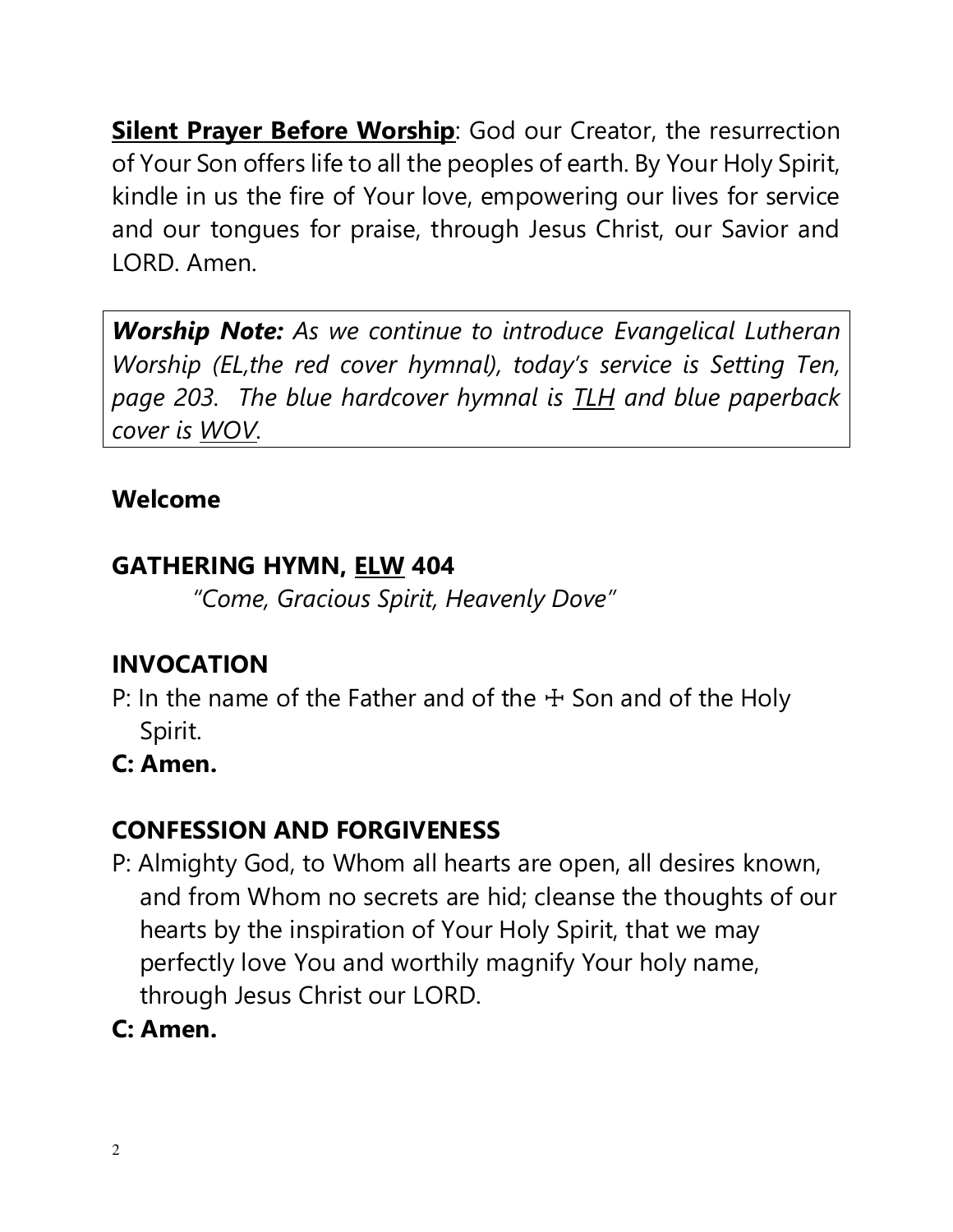- P: Let us confess our sin in the presence of God and of one another.
- **C: Gracious God, have mercy on us. We confess that we have turned from You and given ourselves into the power of sin. We are truly sorry and humbly repent. In Your compassion forgive us our sins, known and unknown, things we have done and things we have failed to do. Turn us again to You, and uphold us by Your Spirit, so that we may live and serve You in newness of life through Jesus Christ, our Savior and LORD. Amen.**
- P: God, Who is rich in mercy, loved us even when we were dead in sin, and made us alive together with Christ. By grace you have been saved. In the name of  $\pm$  Jesus Christ, your sins are forgiven. Almighty God strengthen you with power through the Holy Spirit, that Christ may live in your hearts through faith.
- **C: Amen.**

#### **KYRIE (ELW p. 203)**

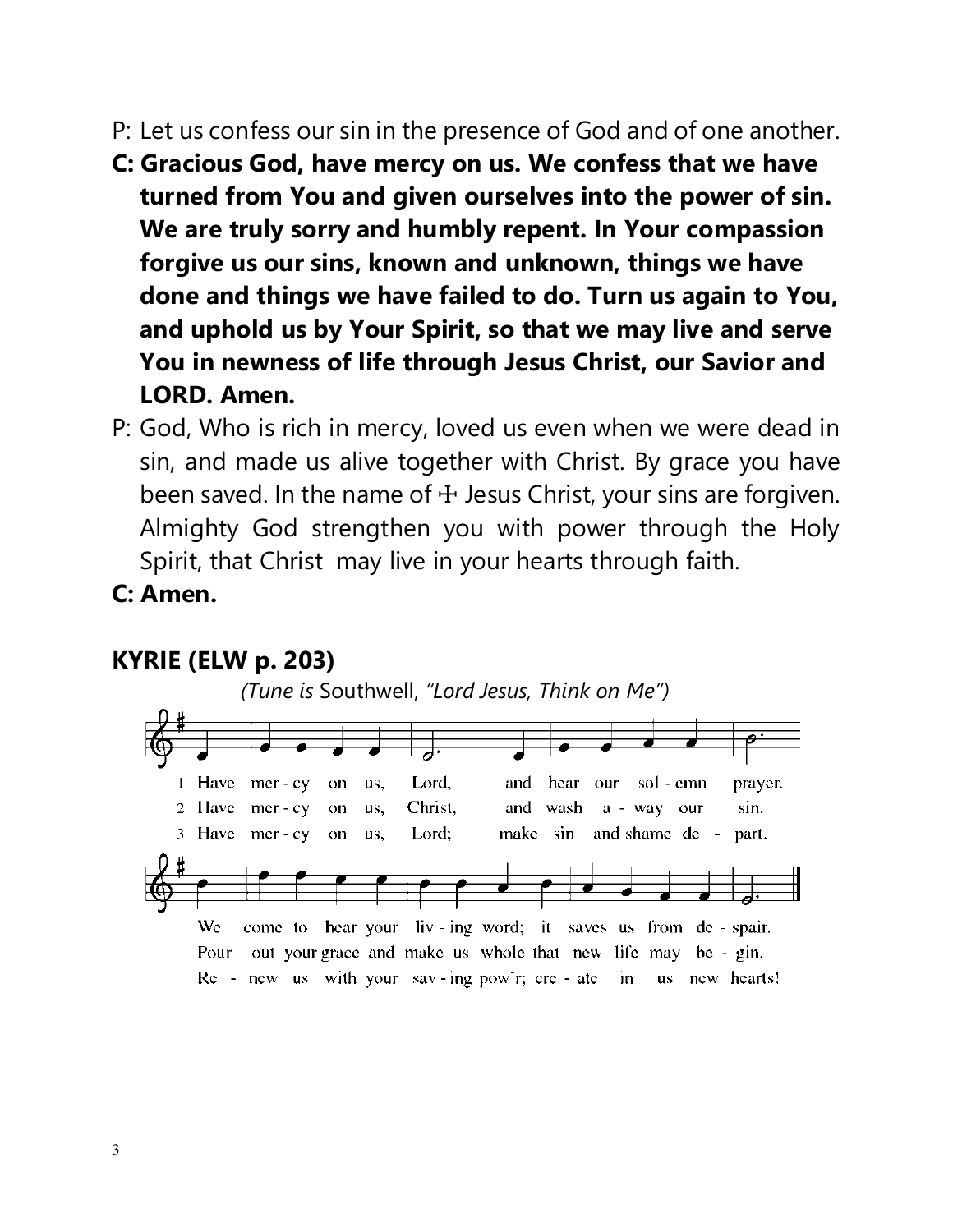#### **CANTICLE OF PRAISE (ELW p. 204)**

 *(Tune is* Hymn to Joy*, "Joyful, Joyful We Adore Thee")*



#### **PRAYER OF THE DAY**

**C: As Your humble children, O LORD, we come. We are here to worship You and receive Your blessing for another week, as we seek to walk the path You have set before us. Guide us, we pray, by Your Holy Spirit, that we can see where You want us to go, and do what You would have us do. May it all be to Your Glory, O LORD our God. Amen.**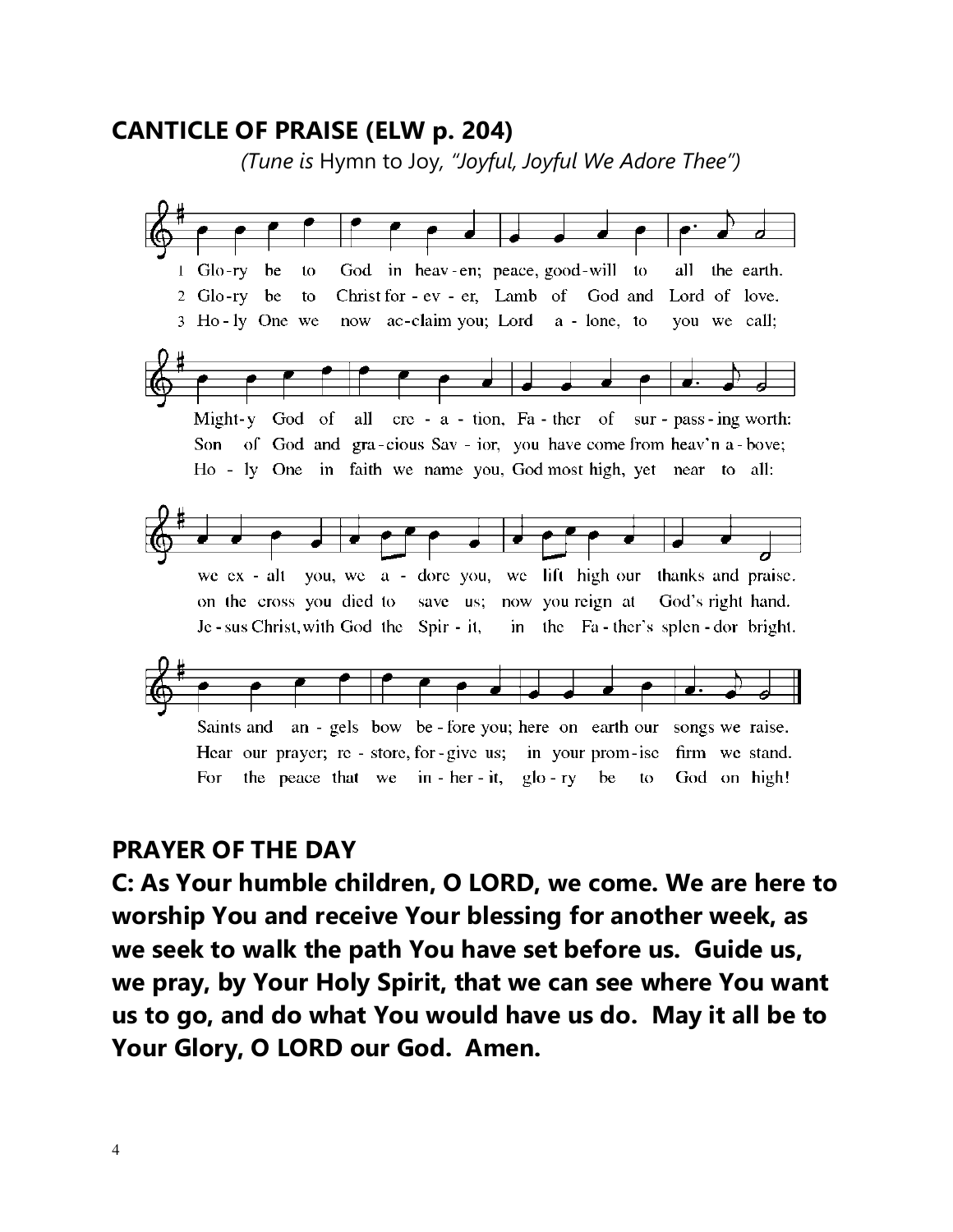#### **FIRST READING, GENESIS 11:1-9 (NIV)**

 *God gives the people of the world varying languages.* 

Now the whole world had one language and a common speech. As people moved eastward, they found a plain in Shinar and settled there. They said to each other, "Come, let's make bricks and bake them thoroughly." They used brick instead of stone, and tar for mortar. Then they said, "Come, let us build ourselves a city, with a tower that reaches to the heavens, so that we may make a name for ourselves; otherwise we will be scattered over the face of the whole earth."

But the LORD came down to see the city and the tower the people were building.

The LORD said, "If as one people speaking the same language they have begun to do this, then nothing they plan to do will be impossible for them. Come, let us go down and confuse their language so they will not understand each other."

So the LORD scattered them from there over all the earth, and they stopped building the city. That is why it was called Babel – because there the LORD confused the language of the whole world. From there the LORD scattered them over the face of the whole earth.

L: This is the word of the LORD.

 **C: Thanks be to God.**

#### **SECOND READING, ACTS 2:1-21 (NIV)**

 *The Holy Spirit comes to the disciples.* 

When the day of Pentecost came, [the disciples] were all together in one place. Suddenly a sound like the blowing of a violent wind came from heaven and filled the whole house where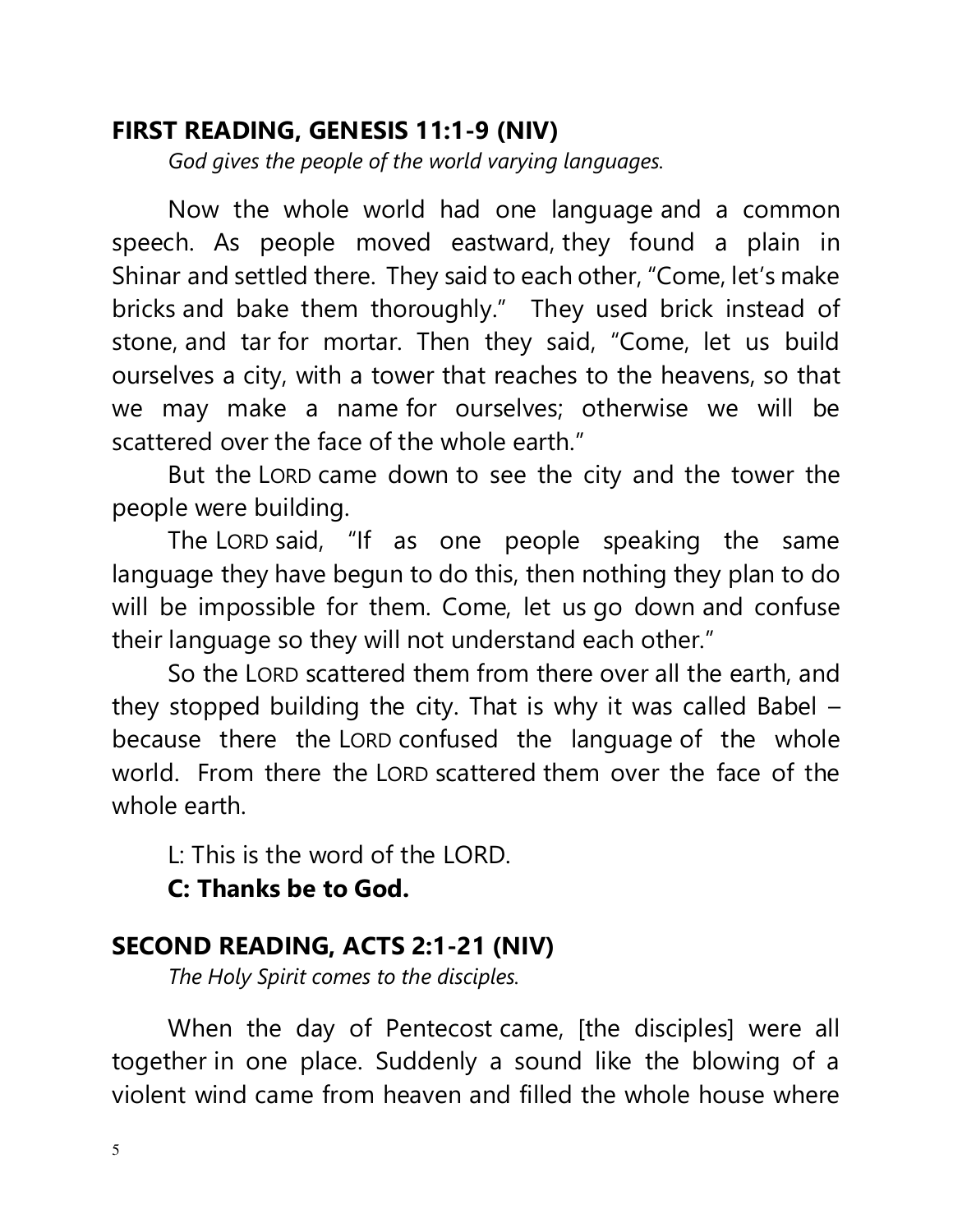they were sitting. They saw what seemed to be tongues of fire that separated and came to rest on each of them. All of them were filled with the Holy Spirit and began to speak in other tongues as the Spirit enabled them.

Now there were staying in Jerusalem God-fearing Jews from every nation under heaven. When they heard this sound, a crowd came together in bewilderment, because each one heard their own language being spoken. Utterly amazed, they asked: "Aren't all these who are speaking Galileans? Then how is it that each of us hears them in our native language? Parthians, Medes and Elamites; residents of Mesopotamia, Judea and Cappadocia, Pontus and Asia, Phrygia and Pamphylia, Egypt and the parts of Libya near Cyrene; visitors from Rome (both Jews and converts to Judaism); Cretans and Arabs – we hear them declaring the wonders of God in our own tongues!" Amazed and perplexed, they asked one another, "What does this mean?"

Some, however, made fun of them and said, "They have had too much wine."

Then Peter stood up with the Eleven, raised his voice and addressed the crowd: "Fellow Jews and all of you who live in Jerusalem, let me explain this to you; listen carefully to what I say. These people are not drunk, as you suppose. It's only nine in the morning! No, this is what was spoken by the prophet Joel:

"'In the last days, God says, I will pour out My Spirit on all people. Your sons and daughters will prophesy, your young men will see visions, your old men will dream dreams. Even on My servants, both men and women, I will pour out My Spirit in those days, and they will prophesy. I will show wonders in the heavens above and signs on the earth below, blood and fire and billows of smoke. the sun will be turned to darkness and the moon to blood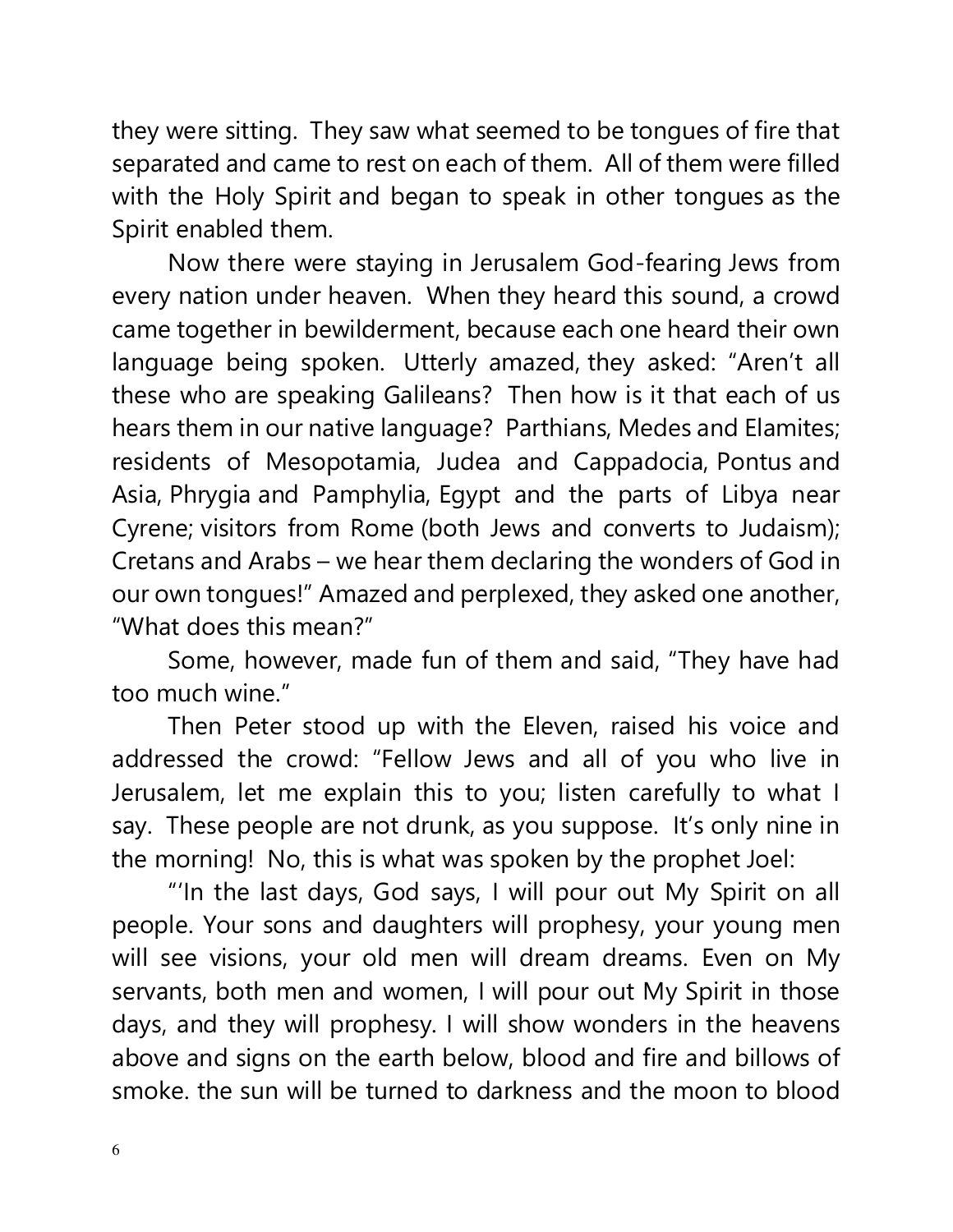before the coming of the great and glorious day of the LORD. And everyone who calls on the name of the LORD will be saved.'

L: This is the word of the LORD.

#### **C: Thanks be to God.**

#### **GOSPEL ACCLAMATION**



### **GOSPEL READING, JOHN 14:23-31 (NIV)**

 *Jesus predicts the coming of the Holy Spirit.* 

Jesus replied, "Anyone who loves Me will obey My teaching. My Father will love them, and We will come to them and make Our home with them. Anyone who does not love Me will not obey My teaching. These words you hear are not My own; they belong to the Father Who sent Me.

"All this I have spoken while still with you. But the Advocate, the Holy Spirit, Whom the Father will send in My name, will teach you all things and will remind you of everything I have said to you. Peace I leave with you; My peace I give you. I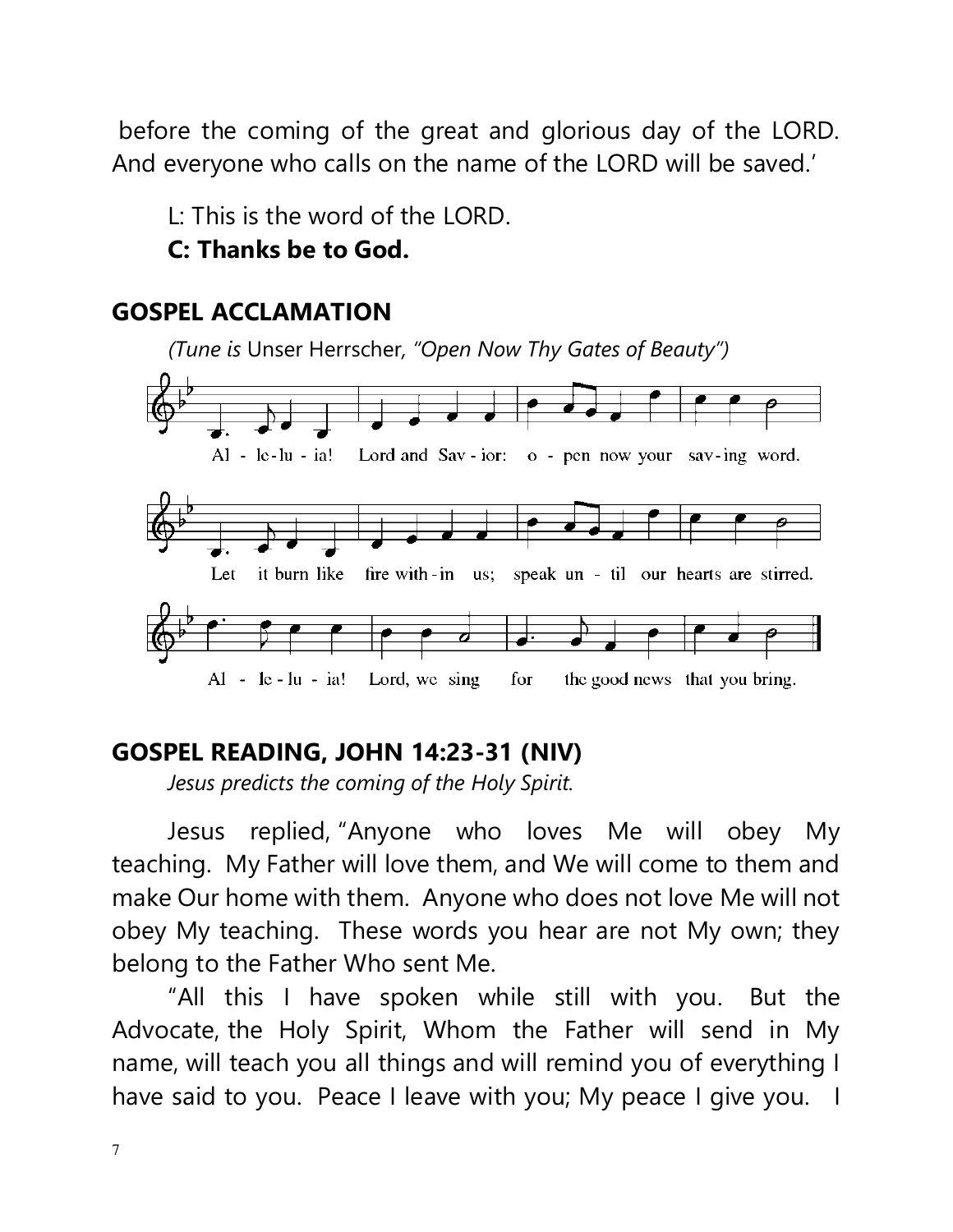do not give to you as the world gives. Do not let your hearts be troubled and do not be afraid.

"You heard Me say, 'I am going away and I am coming back to you.' If you loved Me, you would be glad that I am going to the Father, for the Father is greater than I. I have told you now before it happens, so that when it does happen you will believe. I will not say much more to you, for the prince of this world is coming. He has no hold over Me, but he comes so that the world may learn that I love the Father and do exactly what My Father has commanded Me."

P: This is the Gospel of the LORD.

 **C: Praise to You, O Christ.** 

#### **APOSTLES CREED (ELW p. 206)**

 **I believe in God, the Father almighty, Creator of heaven and earth.**

**I believe in Jesus Christ, God's only Son, our LORD, Who was conceived by the Holy Spirit, born of the virgin Mary, suffered under Pontius Pilate, was crucified, died, and was buried; He descended to the dead.\* On the third day He rose again; He ascended into heaven, He is seated at the right hand of the Father, and He will come to judge the living and the dead.**

 **I believe in the Holy Spirit, the holy catholic\*\* church, the communion of saints, the forgiveness of sins, the resurrection of the body, and the life everlasting. Amen.**

\*Or, "he descended into hell," another translation of this text in widespread use. \*\* catholic means universal

#### **HYMN OF THE DAY, ELW 395**

*"Come, Holy Ghost, God and Lord"*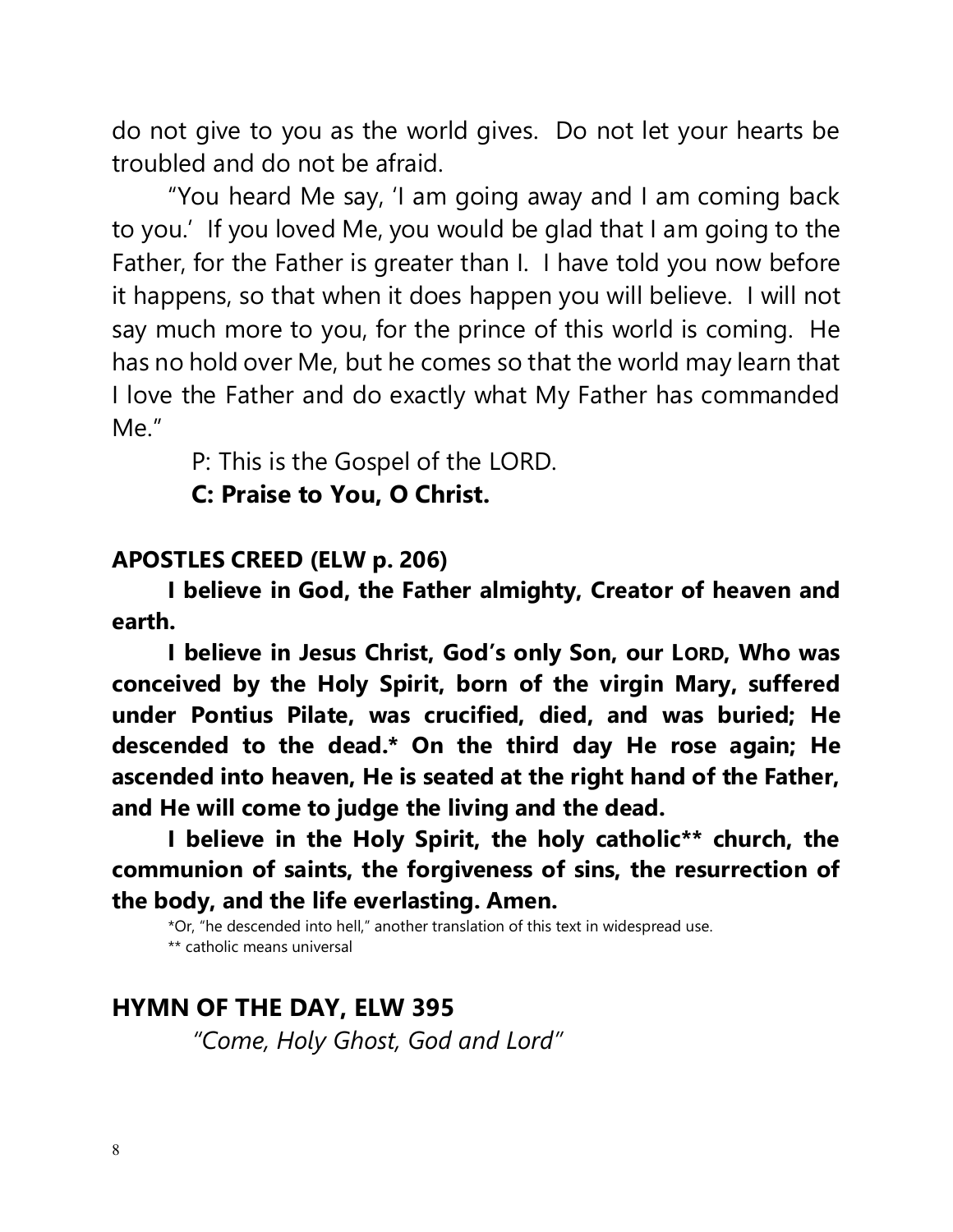#### **SERMON,** *"Whose Righteousness?"*

*"We will come to them and make Our home with them." – John 14:23b* 



**OFFERING** *(The plate is available in the back of the church.)*

#### **PRAYER OF THE CHURCH**

#### **LORD'S PRAYER**

*Our Father Who art in heaven, hallowed be Thy name, Thy Kingdom come, Thy will be done on earth as it is in heaven; give us this day our daily bread; and forgive us our trespasses as we forgive those who trespass against us; and lead us not into temptation, but deliver us from evil. For Thine is the Kingdom and the power and the glory forever and ever. Amen.*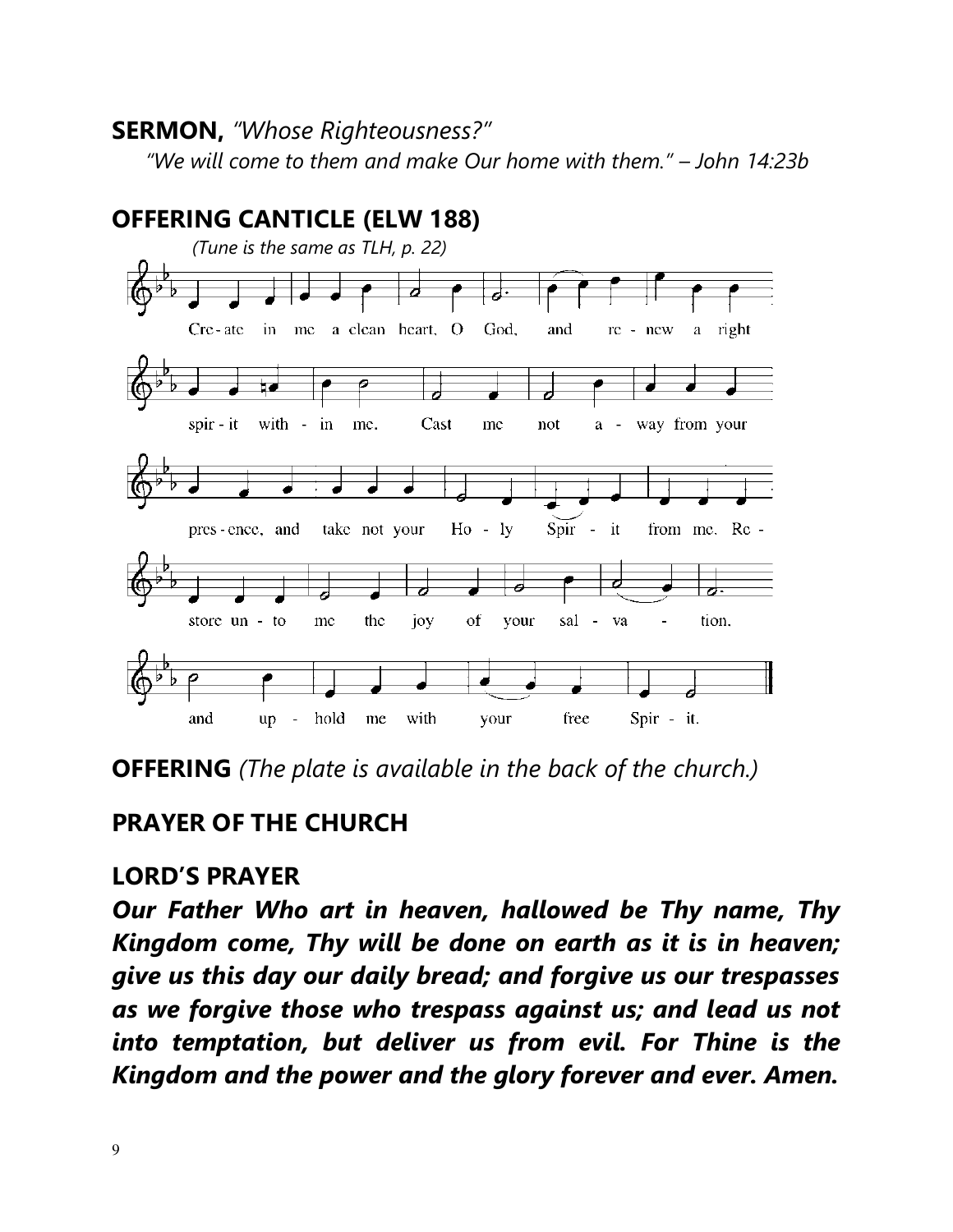### **BENEDICTION**

P: The LORD bless you and keep you. The LORD make His face shine upon you and be gracious unto you. The LORD lift up His countenance upon you and give you peace.

#### **C: Amen.**

**SENDING SONG, ELW 840,** *"Now Thank We All Our God"*

### **Spoken Announcements**

**Copyright Acknowledgments**  From sundaysandseasons.com. Copyright © 2022 Augsburg Fortress. All rights reserved.

#### **ANNOUNCEMENTS**

### **The Growing Season is Upon Us**

Calling all volunteers who are able to help water the flowers this summer. Please sign up for a week or more. The sign-up calendar and directions are in the narthex. If it turns out you have a conflict, contact someone else on the schedule to trade weeks. Thanks so much for your help again this summer. Questions? Contact Sally Gorski or Carol Horrmann.

### **Statistics**

Attendance on Sunday (5/29) was 37. The total offering was \$1,793 including \$30 to the Building Fund, \$26 to Minneapolis Synod, and \$35 to Trinity First.

### **On the Calendar**

- June 7 Call Committee meeting, 7PM
- June 12 Guest Preacher, Pastor Norma Malfatti
- June 19 Voters Meeting following worship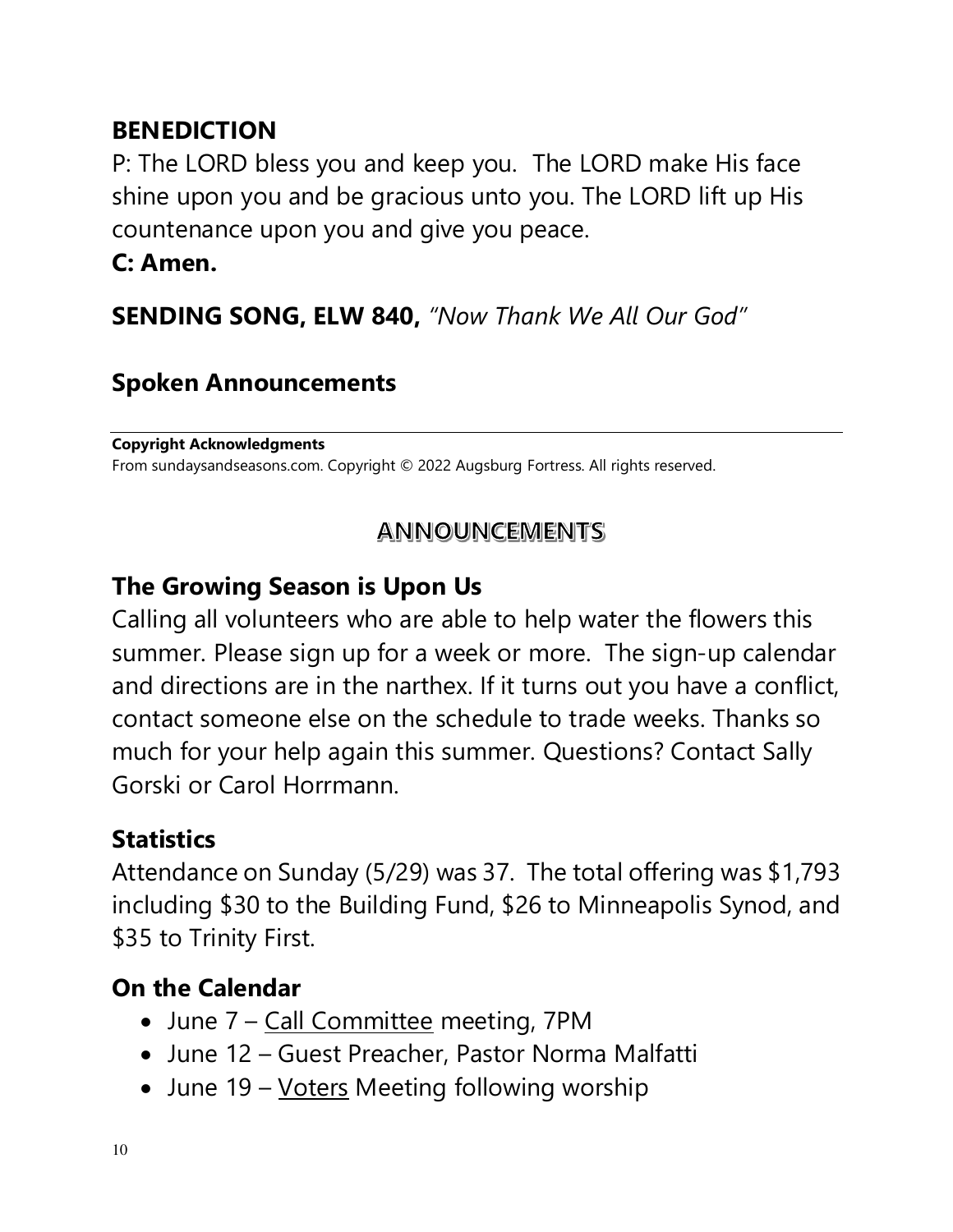# **Mites Collection**

Mites will be collected today and next on August 7.

# **Now Available**

- Lutheran Disaster Response info for Ukraine on the back table.
- Newletter from Erick & Courtney Horrmann on the bulletin board.
- Portals of Prayer (July to September) issue
- June Newsletter

# **Celebrations This Week**

Happy Birthday to Linda McConley (6/5), Judy Sorenson (6/10), Kalin Woltmann (6/10) and John Protzner (6/11). Happy Anniversary to Pastor Don and Mary Mulfinger (6/5).

# **Bible Study**

We're gonna try it again. We have had too-long of a delay since we were planning to begin to study The Apostles' Creed last Fall. I know some of you have been longing to get back into God's Word, so let's meet in the "Fellowship Room" at about 10:45 to begin this study. Pastor Don

### **Guest Preacher**

We have a special treat waiting for us all next Sunday (June 12). Pastor Norma Malfatti, the pastor who met with us several times during our process of transitioning from the LCMS to the ELCA, will be preaching the message during our morning worship. Be sure to attend and let her know how much we appreciate all she has done to help us.

### **Hands in Ministry**

Hands in Ministry has crocheted and knitted a bunch of baby hats and small blankets that are being donated to HCMC. Pastor is going